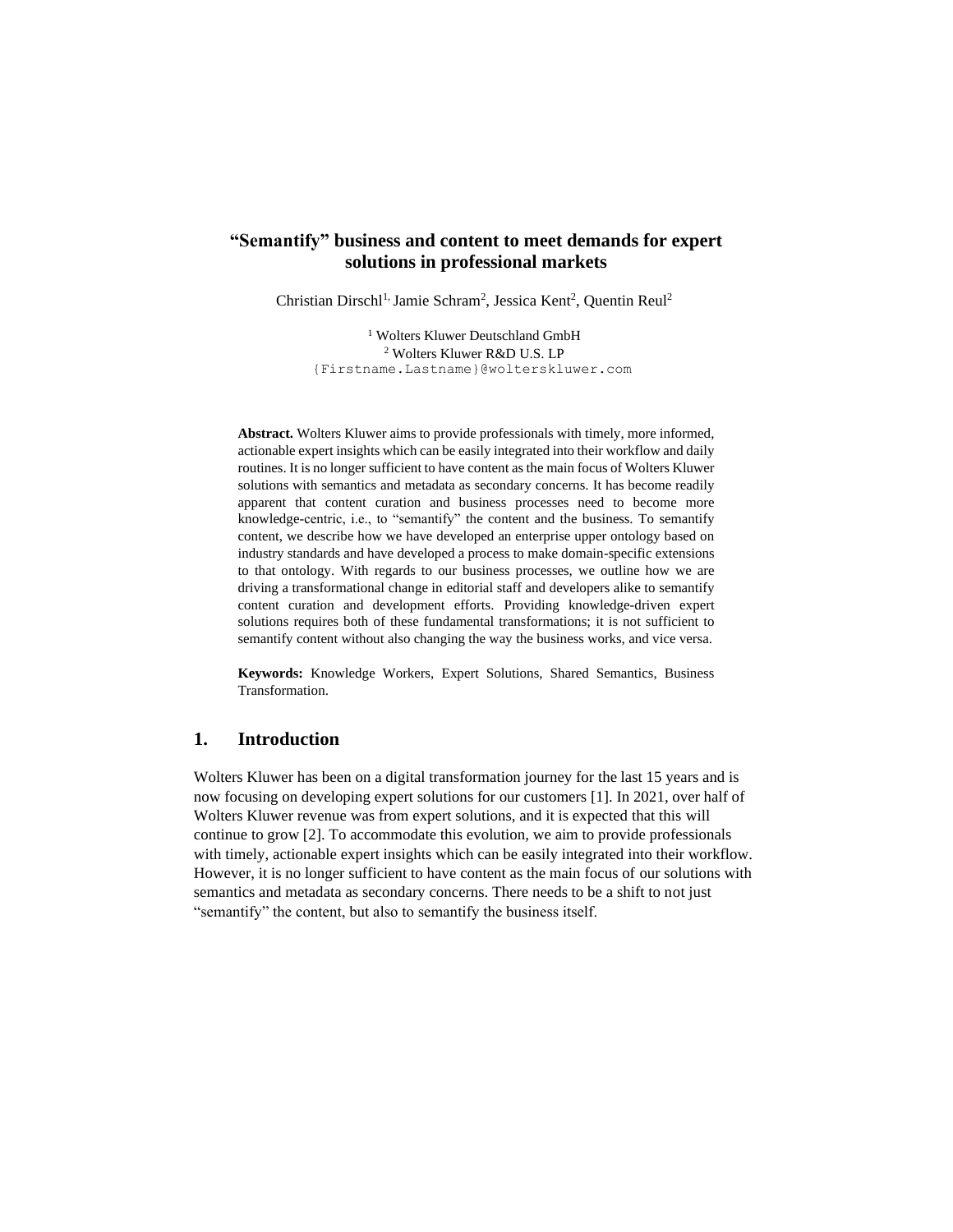### **2. Semantifying Content**

In order to meet changing customer expectations and to stay relevant in professional markets, changing how content is thought about and delivered is paramount. Professionals have little interest in reading mountains of documents returned in search results. They want answers to questions, and *actionable insights* delivered on top of traditional content. For example, a tax practitioner wants to know the 2022 tax rate for a client who owns a small business; a health practitioner formulating a clinical research question needs to find relevant research; an attorney needs to find relevant precedential jurisprudence that matches the unique claims and factual matters for a case [3].

At Wolters Kluwer, each of these use cases (among others) requires us to think of our content not just as simple documents with text or even as documents enriched with descriptive metadata. Rather, we aim to "semantify" our content. That is, to augment our traditional content with semantic knowledge, which can then be used to drive advanced features and actionable insights that customers increasingly demand. To extract this semantic knowledge, we leverage a combination of manual enrichments through editorial staff and specialized AI-based solutions.

To semantify our content in a standard, unified manner with shared, unambiguous meaning, we have built an enterprise upper ontology [3] based on W3C standards. In our upper ontology, we define properties and classes that are germane across all our content domains. And rather than reinventing the wheel, we make use of publicly available ontological standards and vocabularies whenever possible, such as SKOS, FOAF, Dublin Core and FRBR [4].

However, our enterprise upper ontology still cannot deliver the deep, highly domain specialized semantics required for different professional domains by itself. To resolve this gap, we have developed a process for creating and managing domain-specific extensions to our upper ontology. Our process involves direct consultancy between business analysts and the semantic knowledge engineers who manage the upper ontology, where we discuss professionals' requirements and determine a best fit for the situation at hand, e.g., to determine if a domain-specific extension is appropriate, or if perhaps the upper ontology should be extended based on a cross-domain requirement. By following this process, we ensure that our business units all take advantage of the shared semantics and common meaning defined in the upper ontology, yet are free to define additional semantics that are meant to fulfill the needs that are intrinsic to unique domain-specific use cases facing our customers.

As a concrete example of the adoption of this process we are currently developing a divisional content standard ontology extension for our legal and regulatory businesses, that enables us to further semantify the content from different business units in that domain on top of the semantic layer of the enterprise upper ontology for one modular legal expert solution platform.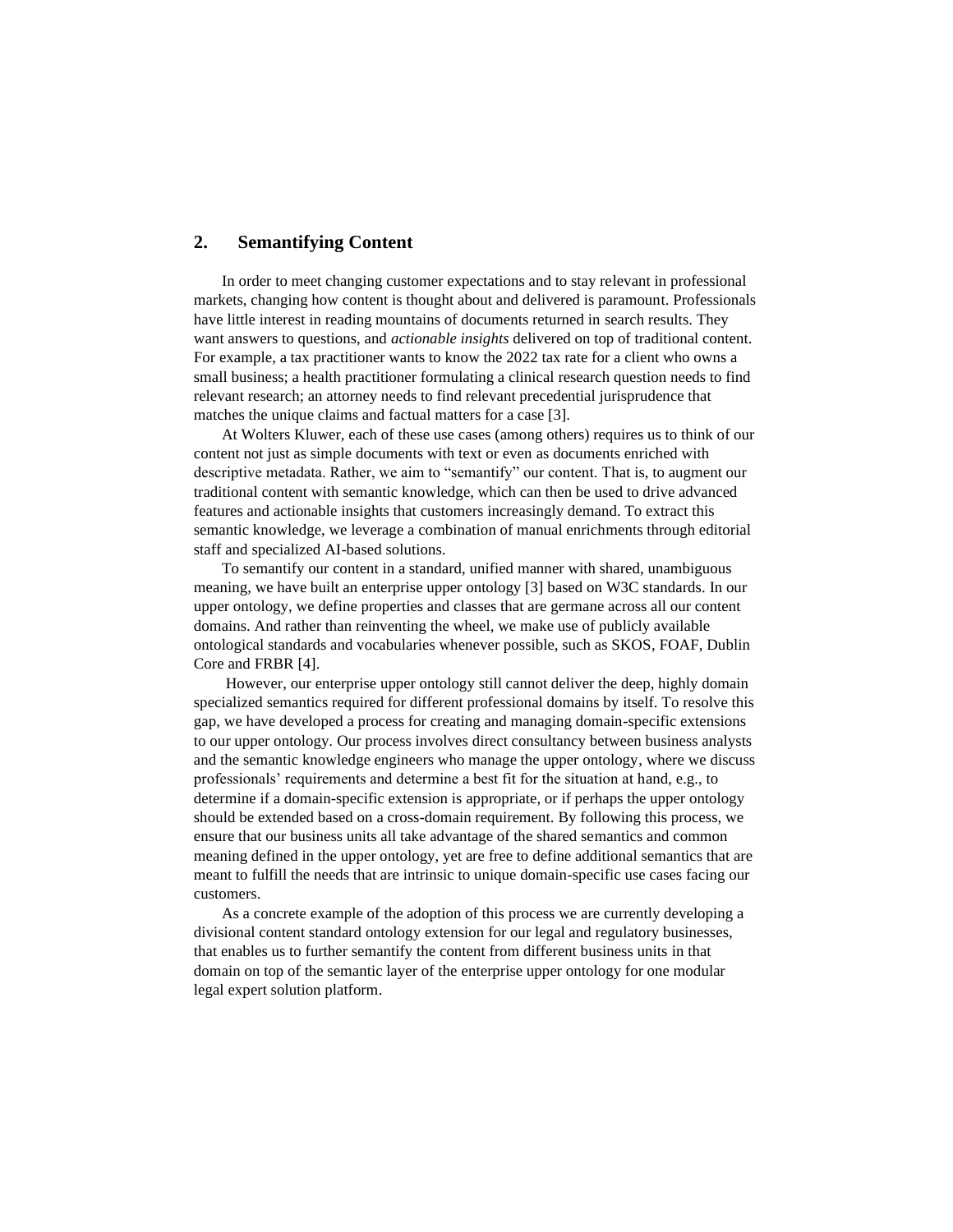Of course, this process does present challenges, specifically with regards to the needed business transformation explained in the next section. It has been a challenge to encourage content workers and software developers alike to focus on semantics and shared meaning, and thus to formally register that meaning in an ontology extension rather than simply inventing their own bespoke names for new properties in a simple spreadsheet to meet new requirements.

## **3. Semantifying the Business**

Traditional content applications are mainly based on generic features such as content to be searched, filtered, ranked, and displayed. There is a clear disconnect between content creation and maintenance on the one hand and the application technology on the other. Information is ingested as content blobs where very few dedicated content features like search query parsing for legal entities are widely used.

Expert solutions, however, are more designed for specific recurring expert tasks of legal professionals like, for example, drafting contracts or legal analytics. Therefore, more domain information is processed, and this information needs to be more contextualised and ideally - the content itself is directly driving functionality on the application side [5, 6].

More awareness and insights in the content is required if a product manager wants to define expert solutions' capabilities. This content knowledge is also helpful further downstream by platform architects and software developers who are implementing these capabilities. And in the end, content knowledge is even transforming the content creation process, with additional business requirements addressing content structure, enrichment, and frequency of delivery. This means that all stakeholders in the content process need to further develop and gain more knowledge about the content and data they are selling to customers as well as the customers' job to be done. In particular, those who have direct access to content creation and maintenance need to evolve from a purely content worker skillset to a knowledge worker skillset, including more knowledge about customer needs and how this impacts content. This is also true for software developers, who need to learn more about the result they produce – no longer an isolated piece of code, but a value-add functionality, directly driven by content capabilities, forcing them to evolve from software developers to expert solution developers. Additionally, business analysts who need to detail requirements to developers using common shared semantics as defined in the previous section.

One concrete example for knowledge worker skills is comprehension of how law sections are perceived with respect to granularity by the users so that we can build metadata on top of that perception, instead of simply copying and pasting from the source what the legislator is directly offering as a whole. In addition, expert solution developers